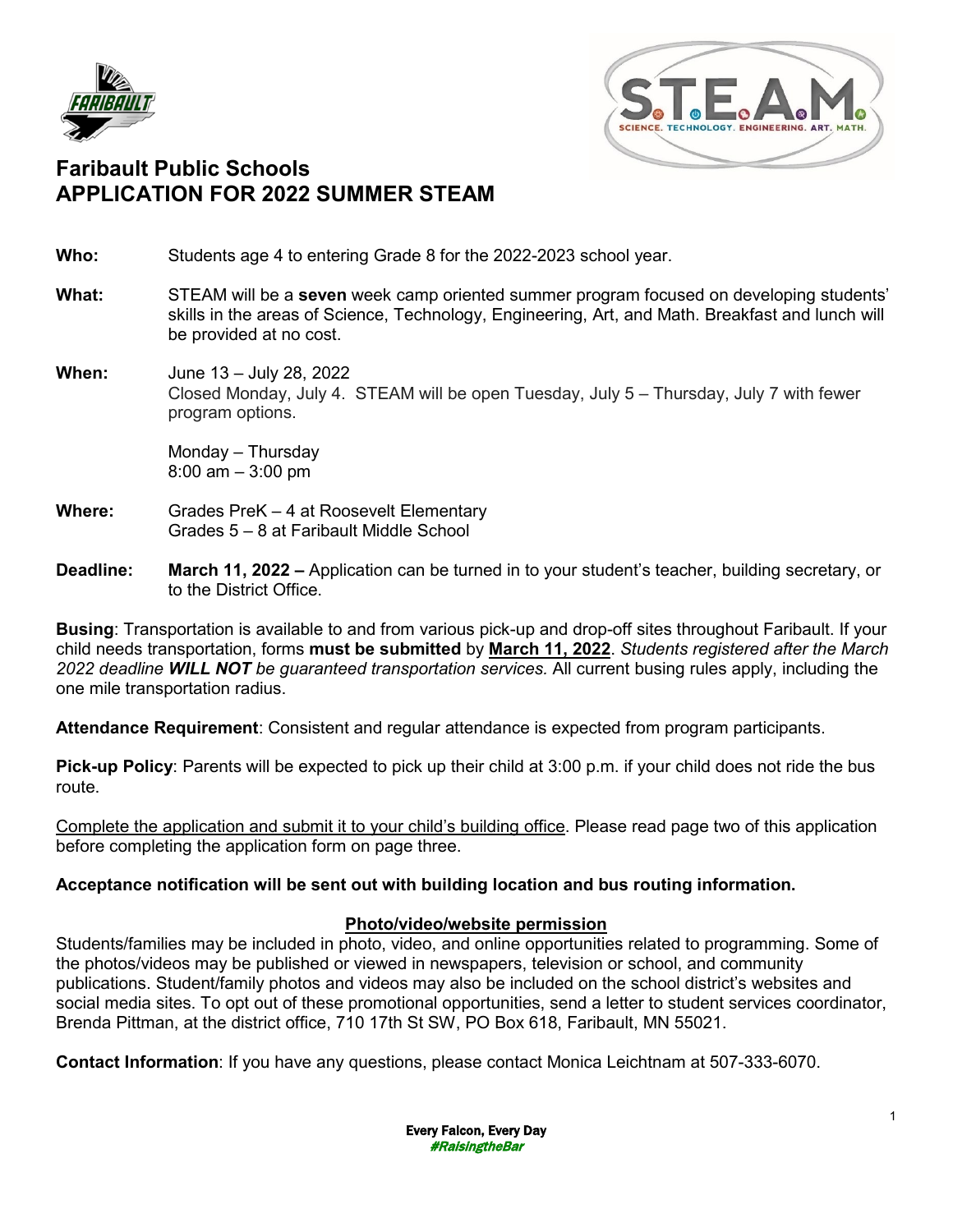# Thank you!

This is a Minnesota Department of Education program in which students must meet (Minnesota Statutes, section 124D.68, Subdivision 2) criteria. By registering your child in the STEAM program, a Customized Learning Plan (CLP) will be created for your child based off of academic or social emotional goals and progress will be reviewed with you.

#### **Please note the following criteria students must meet in order to enroll in the Summer STEAM program:**

- Able to follow verbal instructions and directions provided by STEAM staff and supervisors;
- Demonstrate age-appropriate cooperative play and work behaviors (i.e., taking turns, sharing, etc.) in both small and large group activities with minimal adult supervision;
- Able to work independently without disturbing others when assigned individual tasks;
- Able to safely and successfully transition from one activity to another, and from one location to another with minimal adult supervision; and
- Refrain from hitting, kicking, biting, and other forms of physical aggression toward other students and staff.

### **Required STEAM Transportation Expectations**

It is Minnesota law that riding the bus is a privilege and not a right. If these expectations are not met, your student could lose their privilege to utilize transportation.

The expectations on the bus include, but are not limited to:

- Respect and obey the bus driver at all times.
- Respect other students and their property at all times. Make room for others needing a seat.
- Cross ten feet in front of the bus when crossing the roadway.
- Keep the aisle clear at all times.
- Keep your hands, head, and all other objects inside the bus at all times.
- Windows open to halfway point only, with driver permission.
- Remain seated facing forward at all times.
- Talk quietly and use appropriate language.
- Bus vandalism, such as cutting/ripping seats, is strictly prohibited.
- No tampering with the bus radio, control equipment, or emergency exits.
- Video or picture taking of any kind is strictly prohibited.
- No fighting, harassment, intimidation, or horseplay.

Actions found by the bus driver or school staff to be inappropriate, but not specifically listed above may also result in disciplinary action.

#### **Transportation Consequences**

**1st Offense:** Verbal warning and phone call home to parent/guardian **2nd Offense:** Five day suspension from transportation

**3rd Offense:** Loss of transportation privileges for the remainder of STEAM

Both the driver and school staff reserve the right to suspend a student from transportation and the program for the remainder of the school year upon one incidence, should it be determined a major offense.